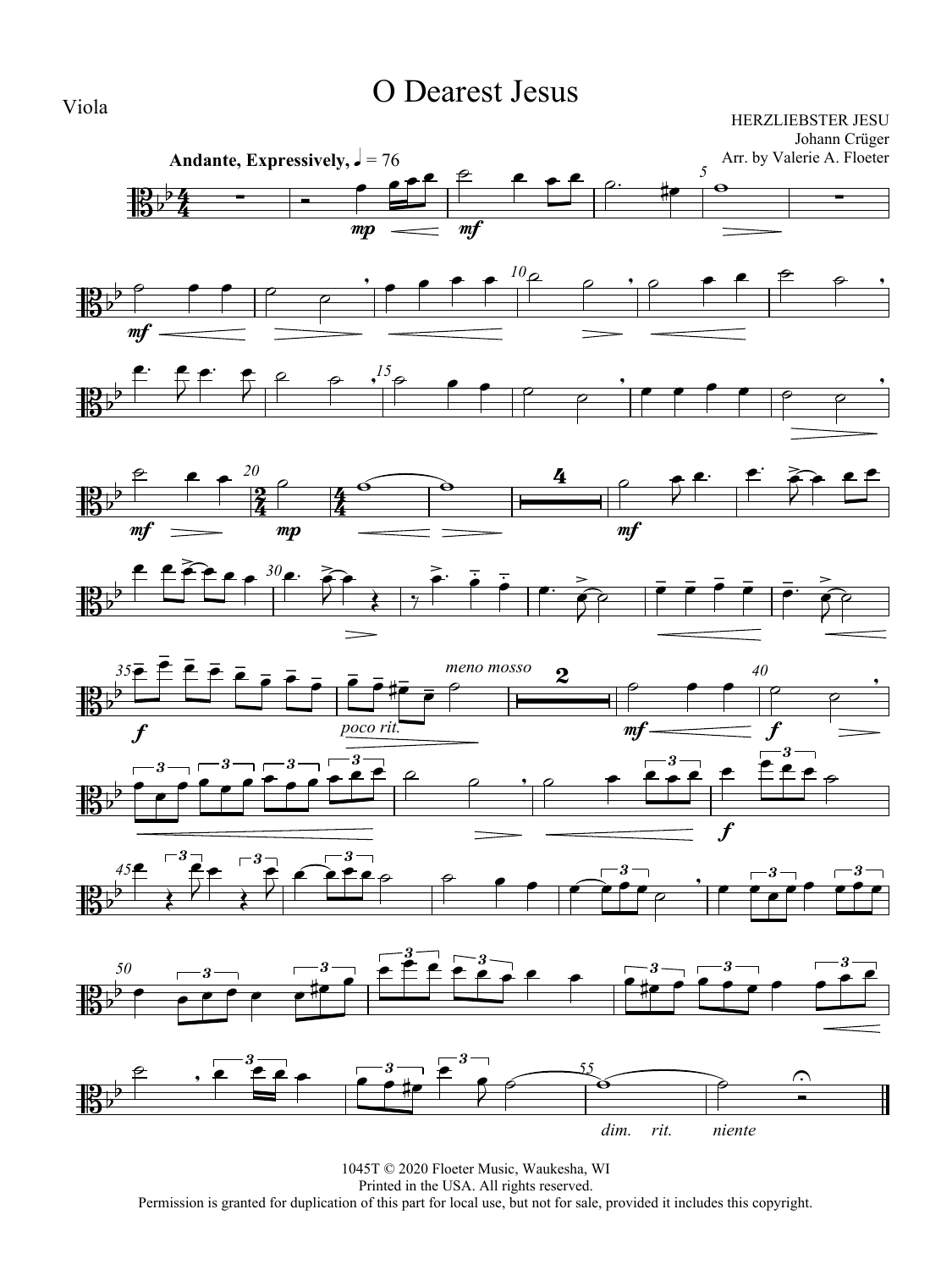# In God, My Faithful God

Viola

AUF MEINEN LIEBEN GOTT *Kurtzweilige Teutsche Lieder* Arr. by Valerie A. Floeter

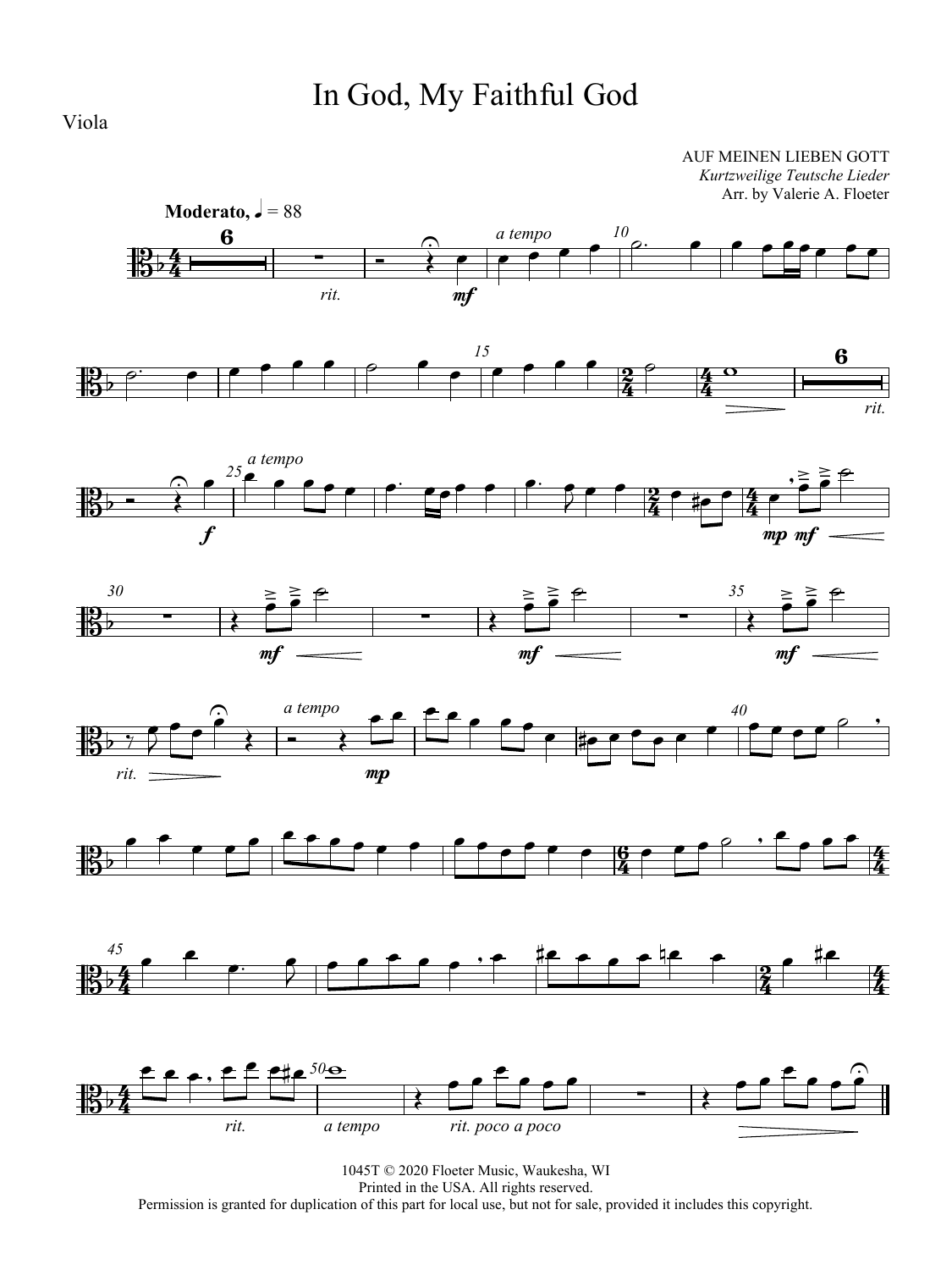## Christ Is Made the Sure Foundation

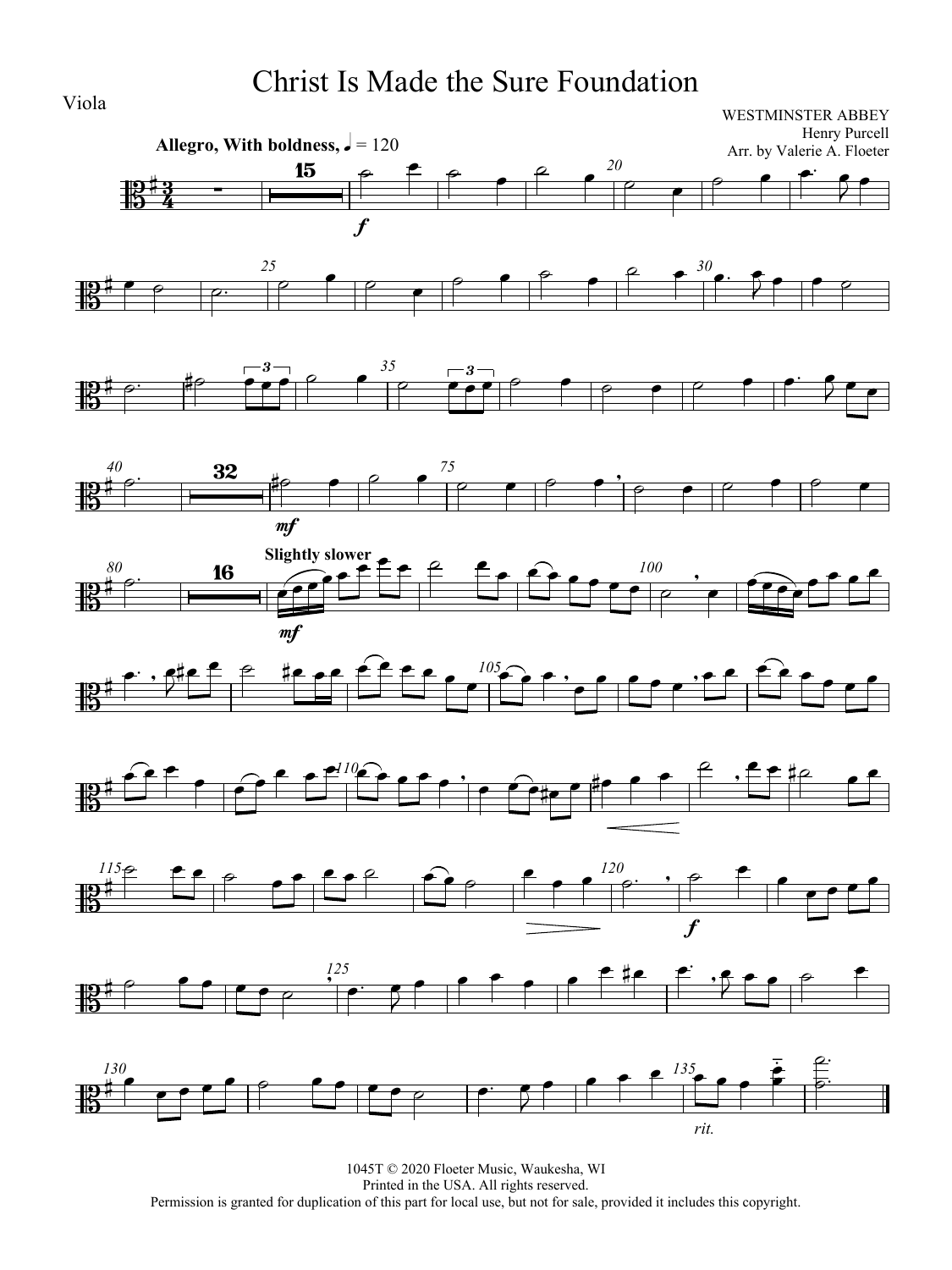# Sing to the Lord of Harvest

WIE LIEBLICH IST DER MAIEN Johann Steurlein



















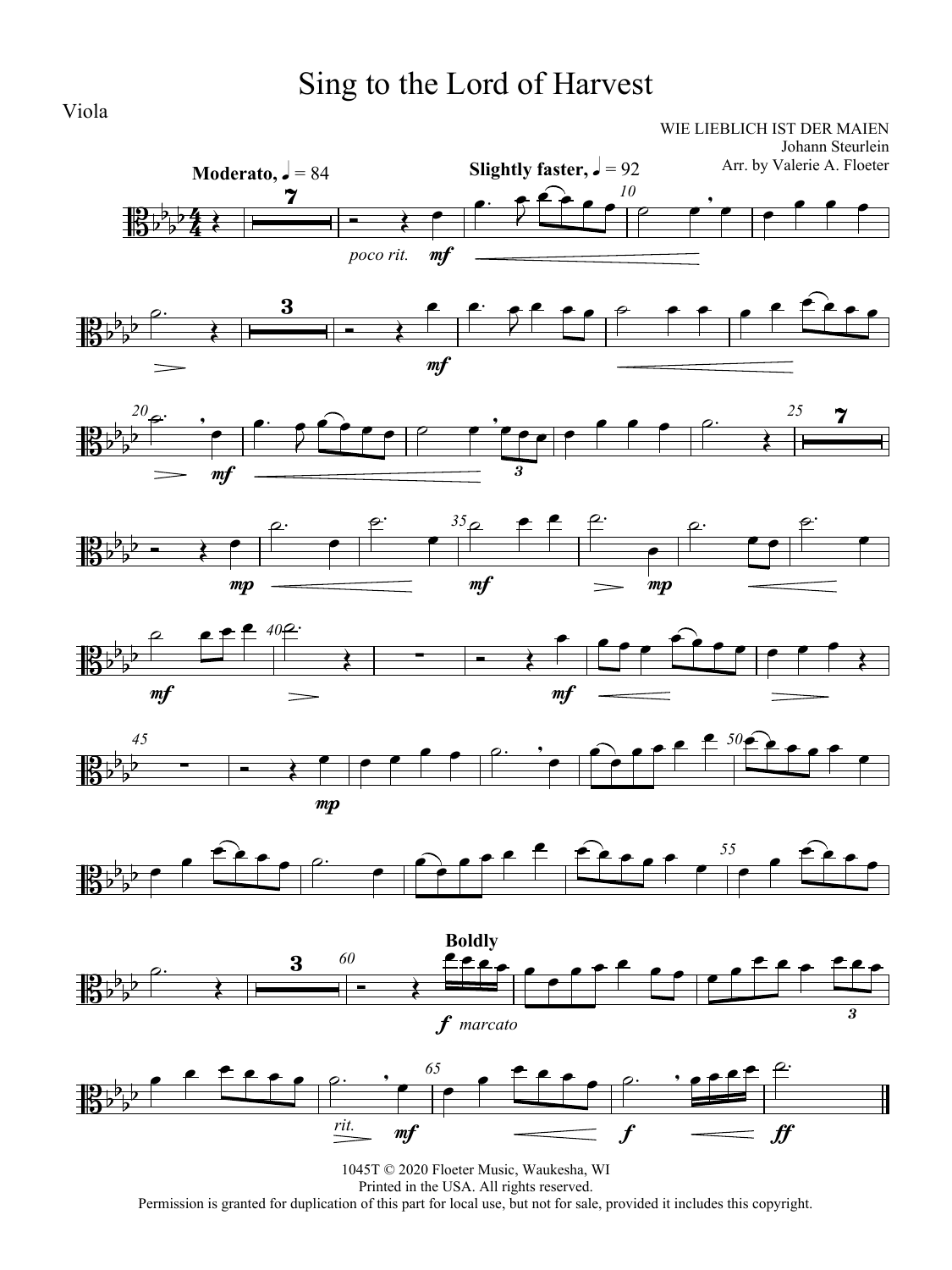



Printed in the USA. All rights reserved.

Permission is granted for duplication of this part for local use, but not for sale, provided it includes this copyright.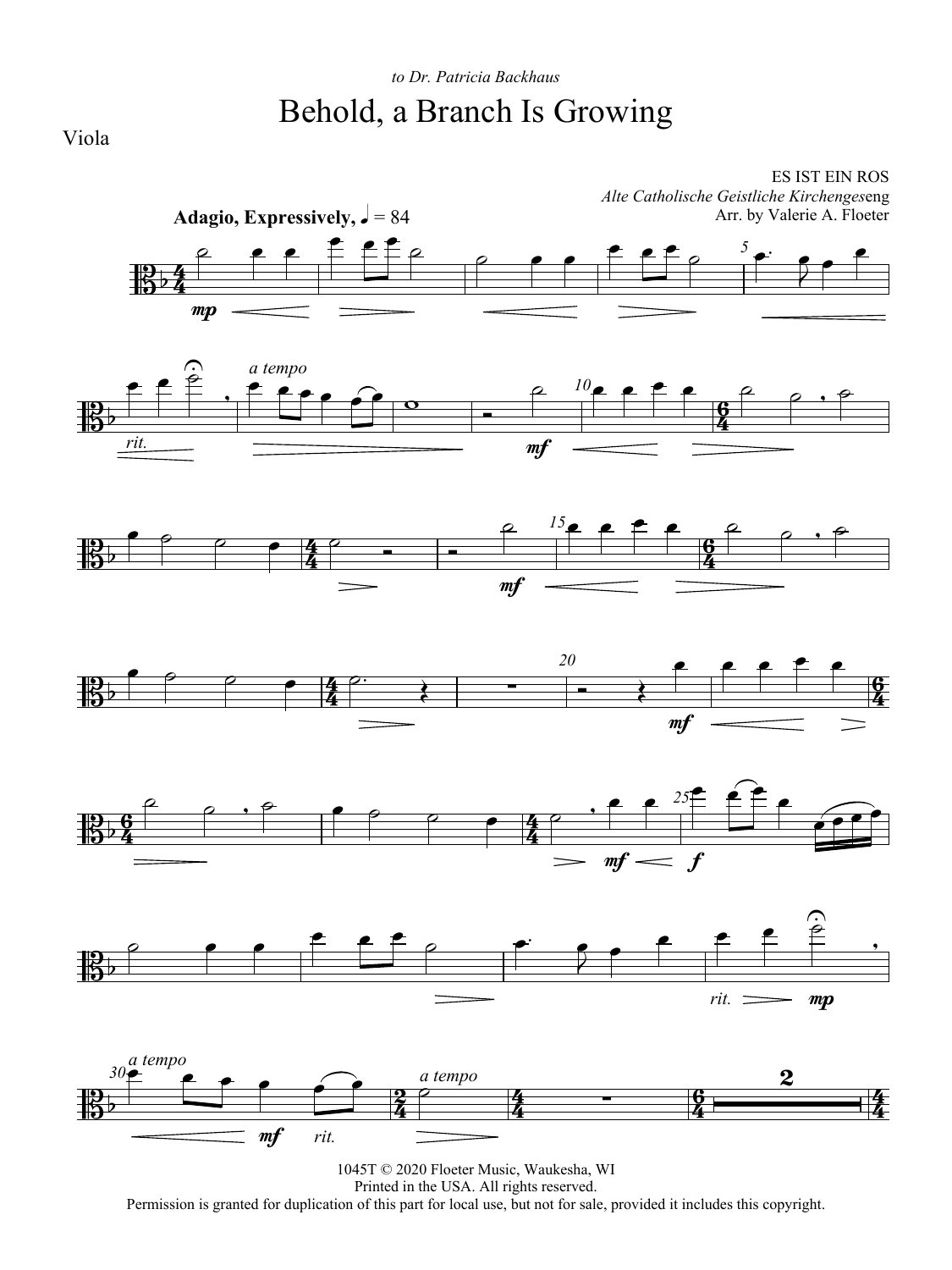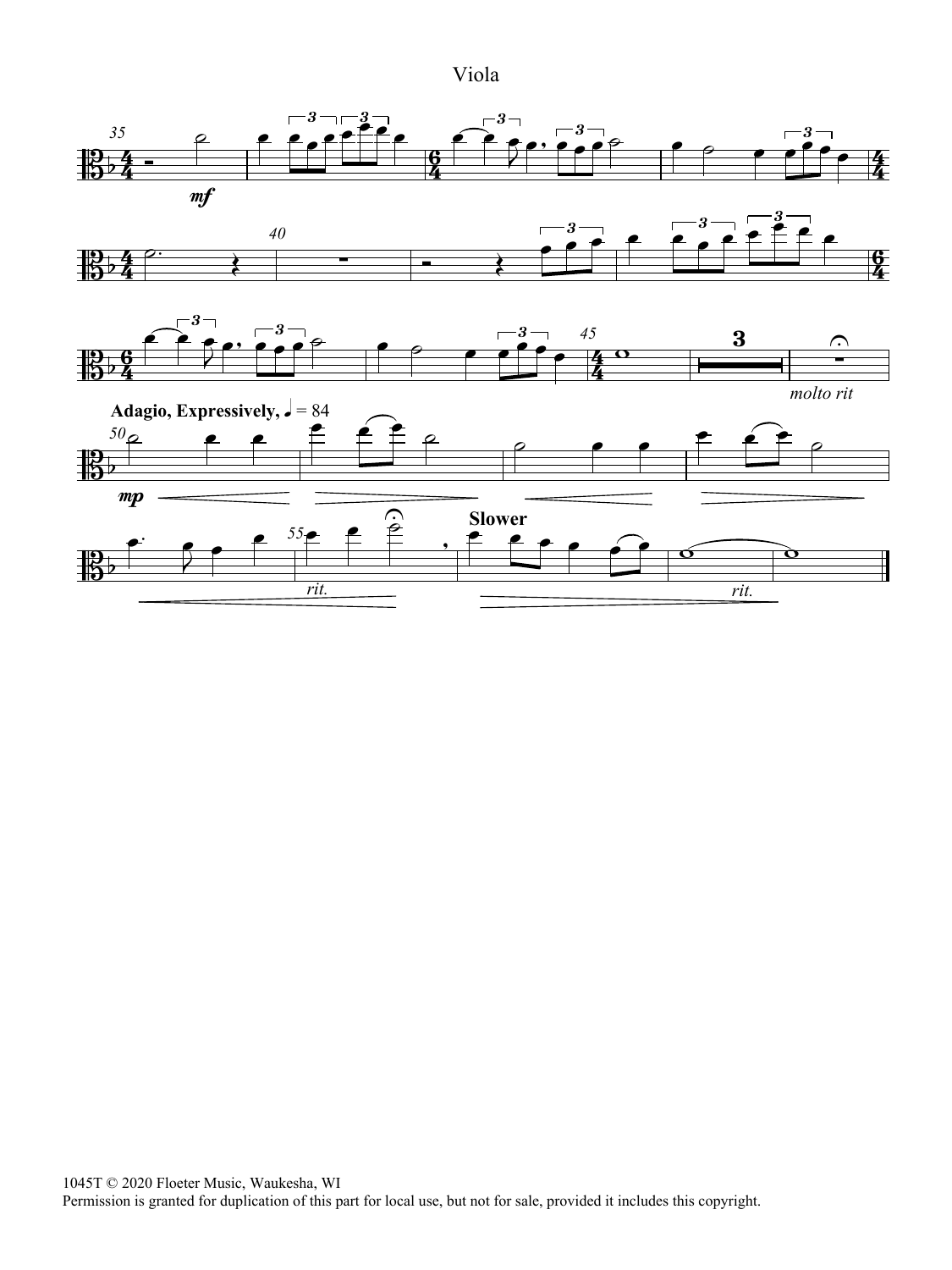

 $\frac{1}{10}$  $\frac{1}{2}$ 

╫

將

 $\frac{1}{4}$ 

 $\frac{10}{10}$ 

 $\frac{1}{2}$ 

 $\frac{1}{2}$ 

 $\frac{1}{2}$ 

 $\frac{1}{2}$ 



1045T © 2020 Floeter Music, Waukesha, WI Printed in the USA. All rights reserved. Permission is granted for duplication of this part for local use, but not for sale, provided it includes this copyright.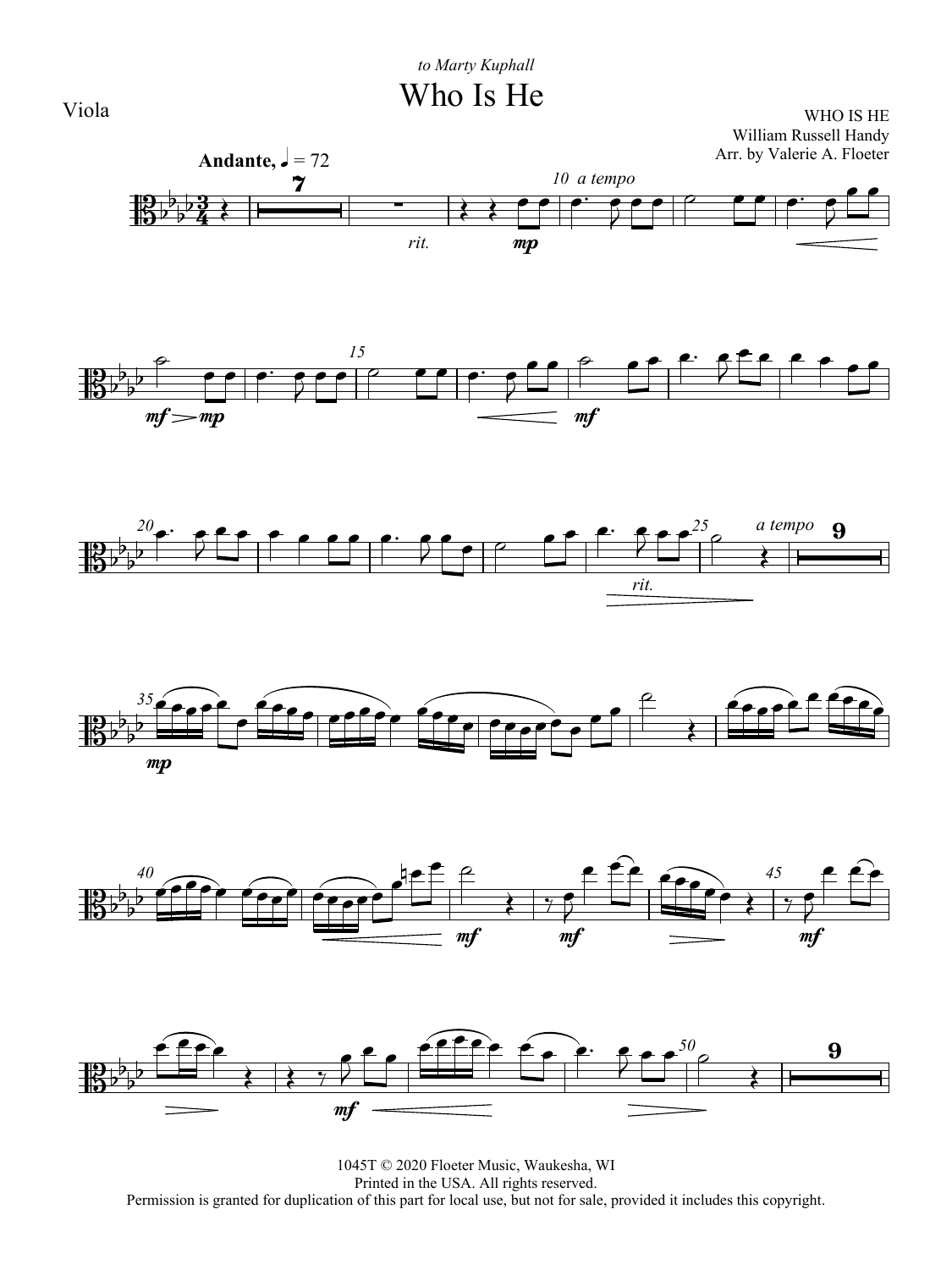













1045T © 2020 Floeter Music, Waukesha, WI

Permission is granted for duplication of this part for local use, but not for sale, provided it includes this copyright.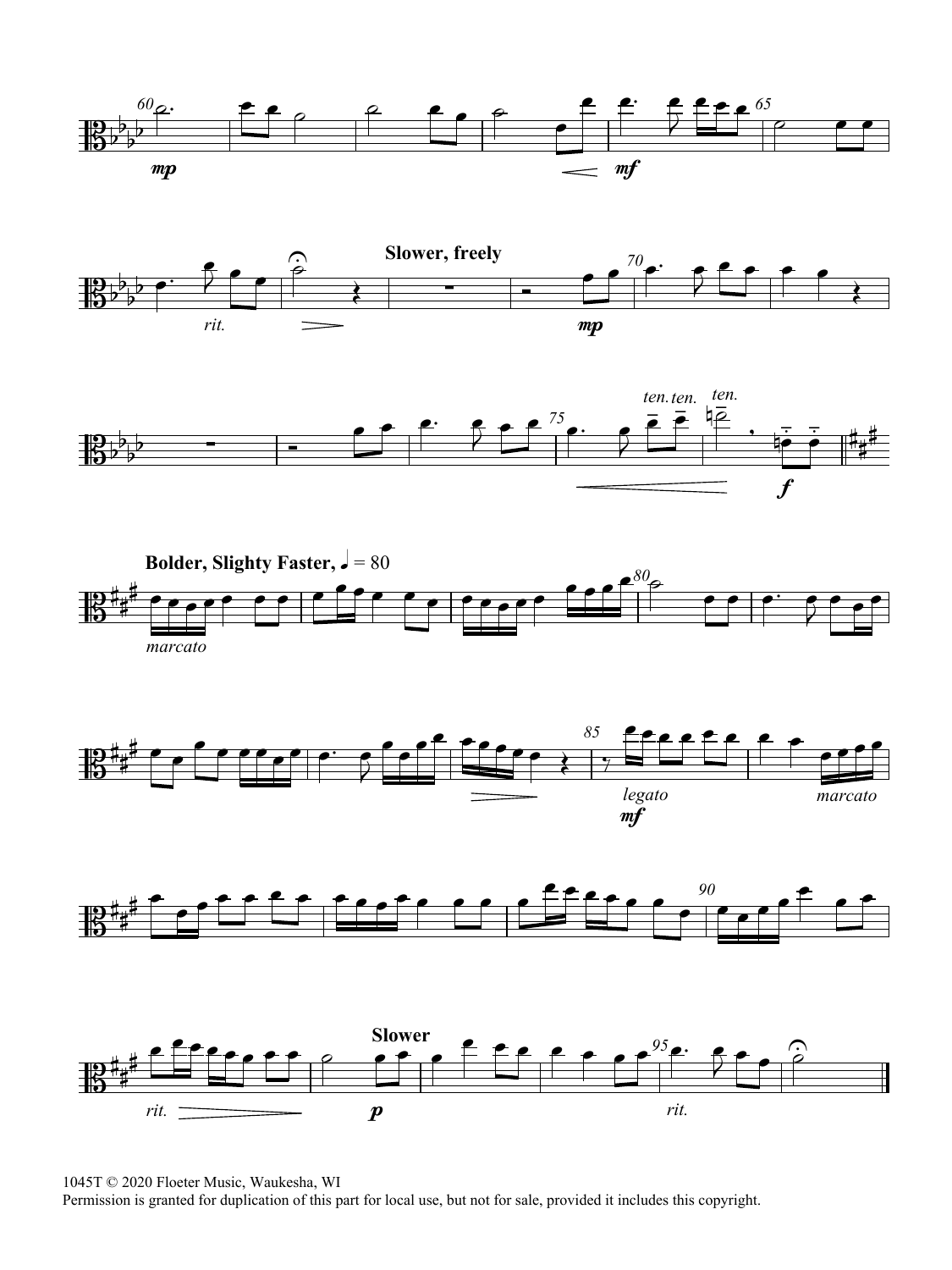## Many and Great, O God

LAC QUI PARLE Dakota Melody Arr. by Valerie A. Floeter

















1045T © 2020 Floeter Music, Waukesha, WI Printed in the USA. All rights reserved. Permission is granted for duplication of this part for local use, but not for sale, provided it includes this copyright.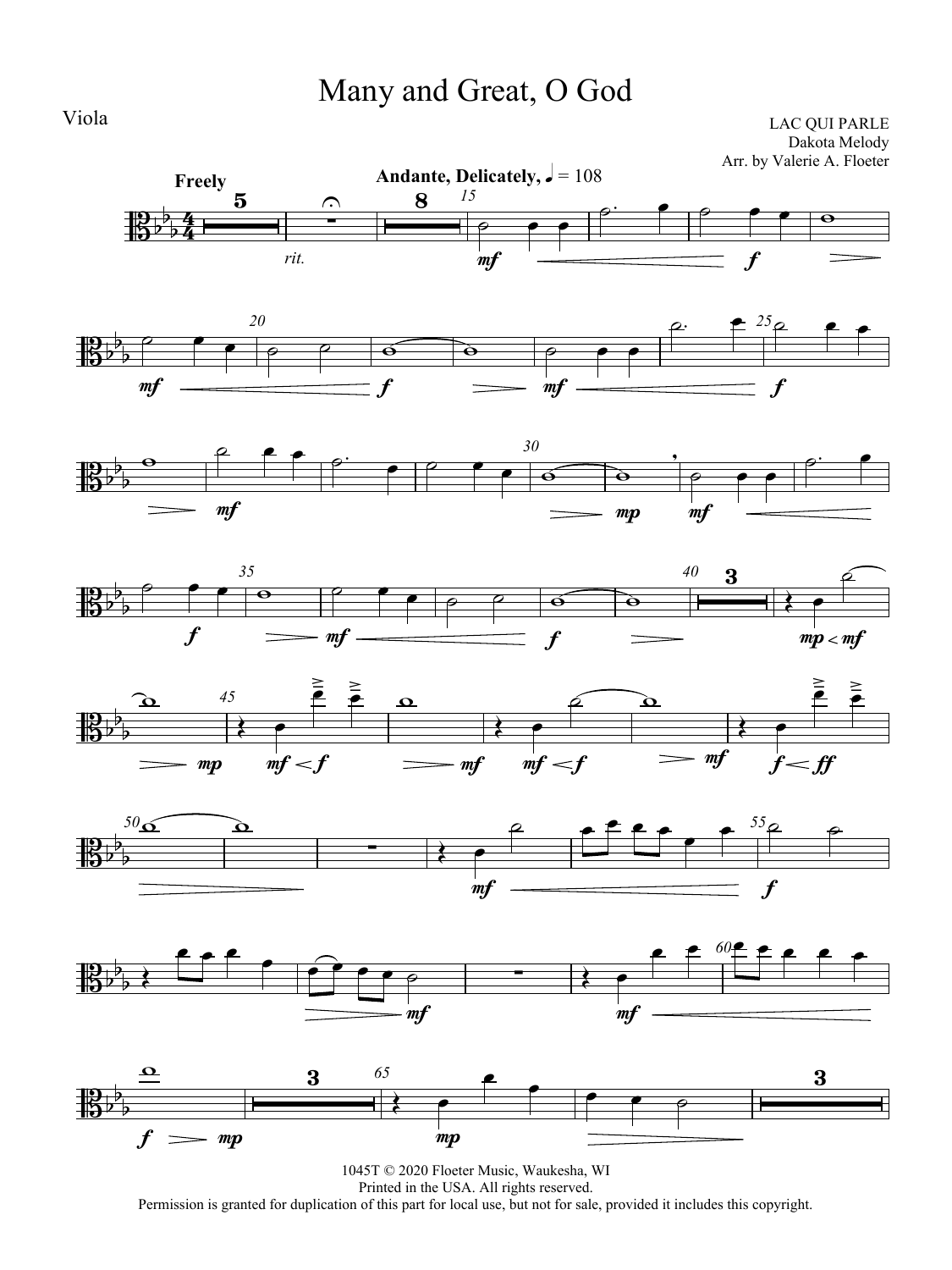#### Instrument in Bb



1045T © 2020 Floeter Music, Waukesha, WI

Permission is granted for duplication of this part for local use, but not for sale, provided it includes this copyright.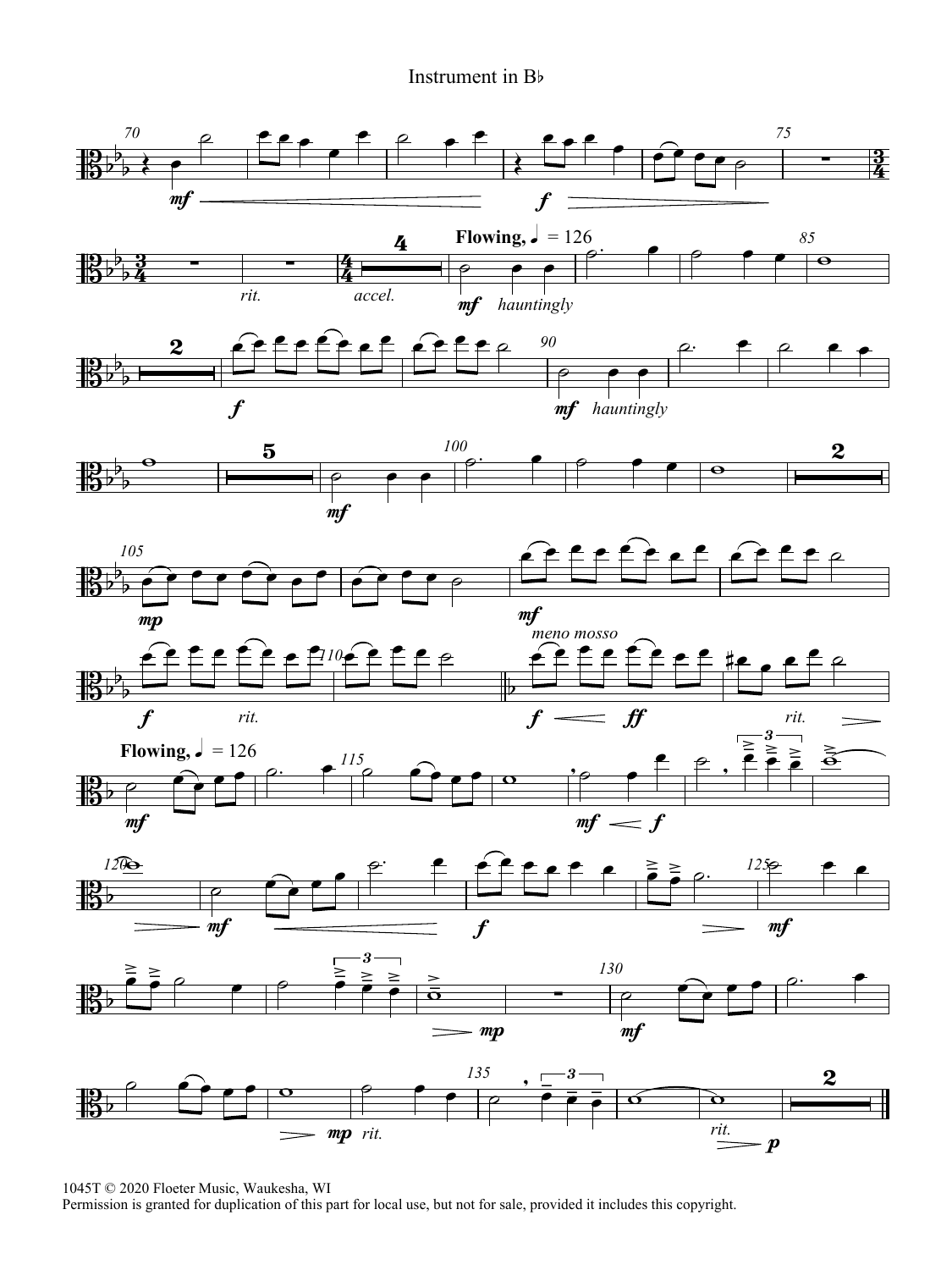### *to Al Floeter* The Church's One Foundation

AURELIA Samuel S. Wesley Arr. by Valerie A. Floeter

















1045T © 2020 Floeter Music, Waukesha, WI Printed in the USA. All rights reserved. Permission is granted for duplication of this part for local use, but not for sale, provided it includes this copyright. .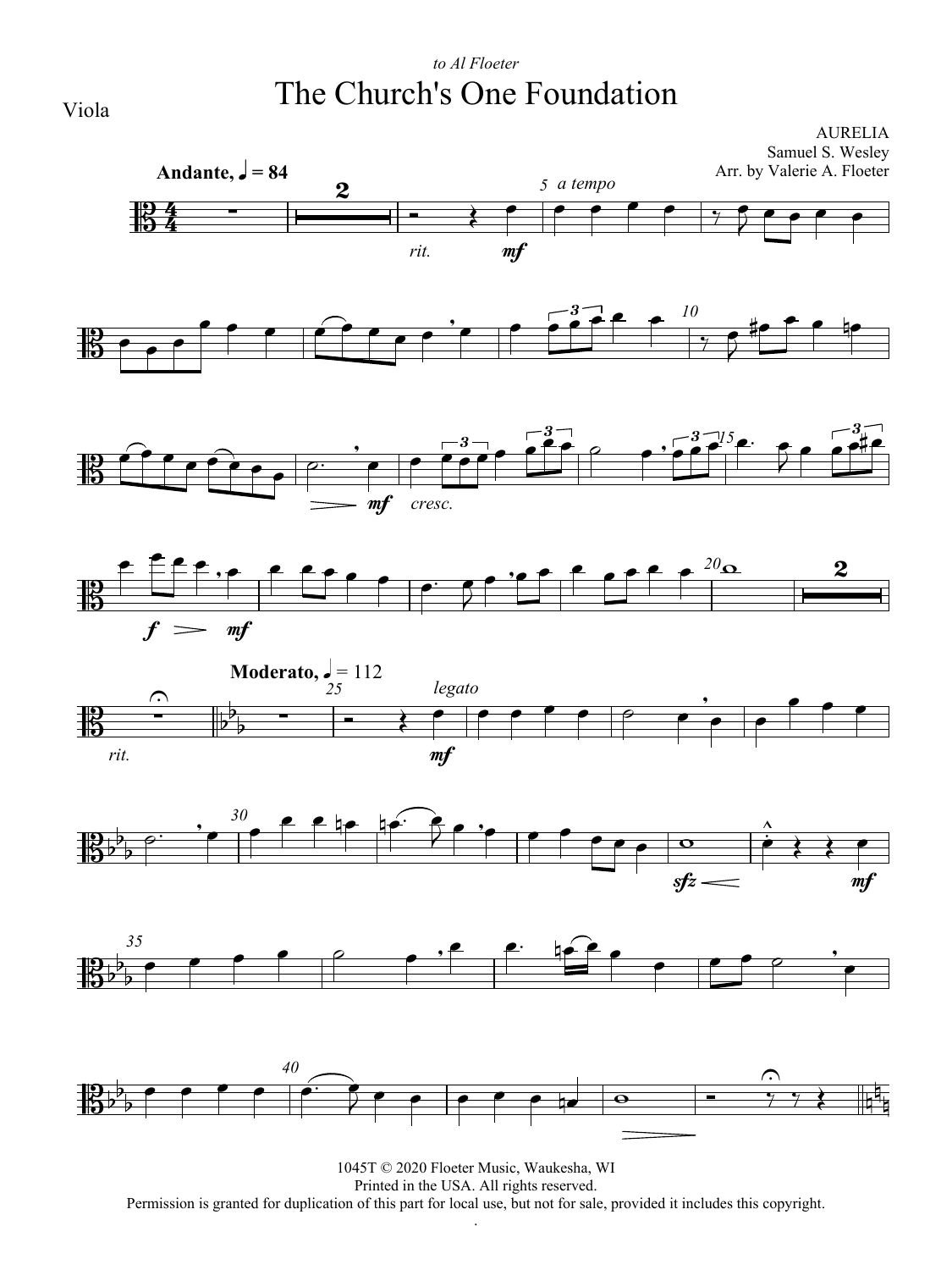#### Instrument in Bb